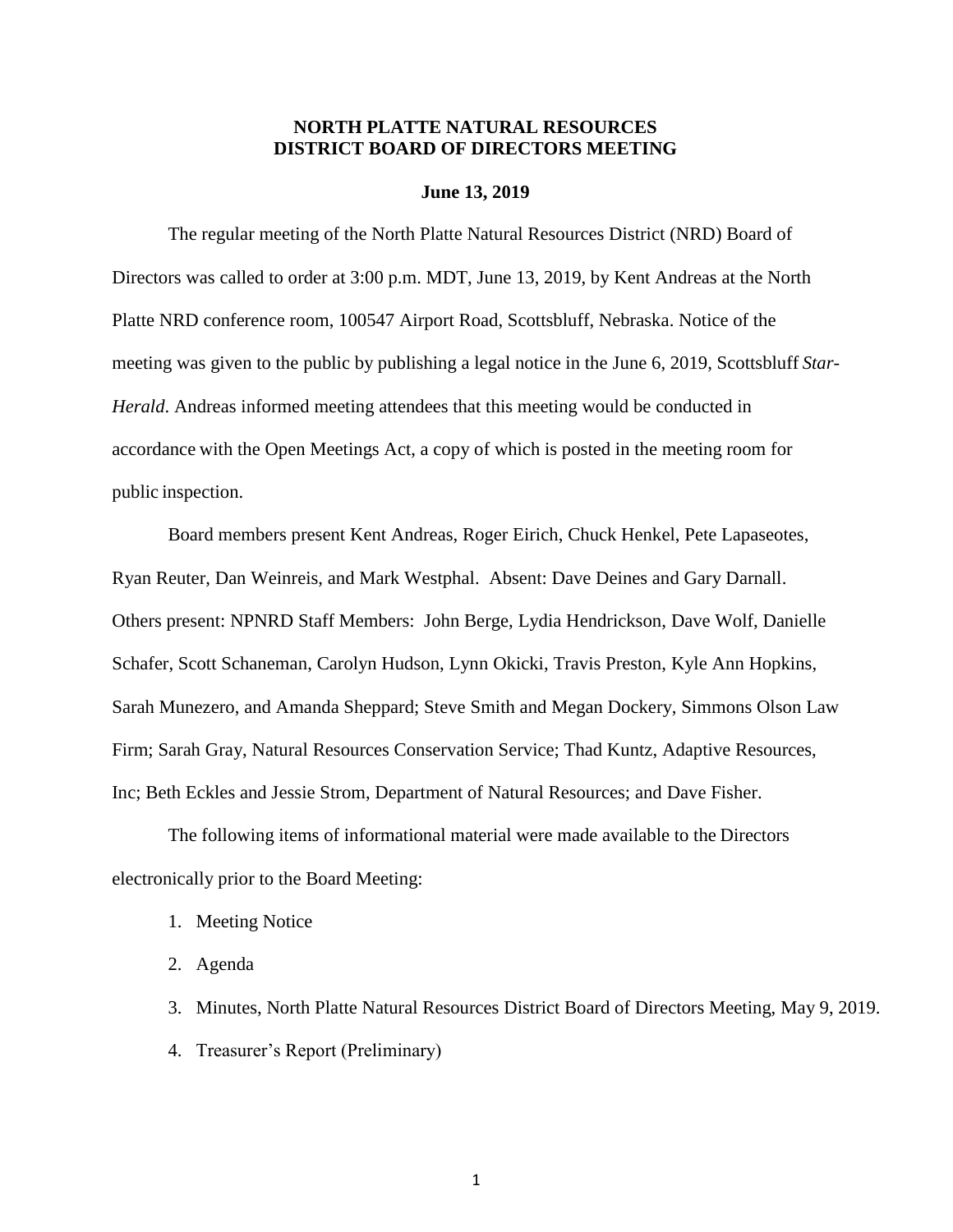- 5. DRAFT North Platte Natural Resources District Integrated Management Plan, Cooperatively Developed by the North Platte Natural Resources District and the Nebraska Department of Natural Resources, dated June 10, 2019.
- 6. DRAFT 2nd Increment Proposed Upper Platte River Basin

The following items were provided to the Directors at the Board Meeting:

- 1. Agenda
- 2. Minutes, North Platte Natural Resources District, Board of Directors Meeting, May 9, 2019.
- 3. Treasurer's Report
- 4. Manager's Report
- 5. Report from Chairman Reuter Regarding the Budget & Personnel Committee.
- 6. Staff Recommendation Statement for Approving 1% Levy Lid Increase.
- 7. Chapter 11 Nitrogen Application Option 1 for Additional or More Strict Controls on Commercial Nitrogen Fertilizer or Livestock Waste.
- 8. Chapter 11 Nitrogen Application Option 2 for Additional or More Strict Controls on Commercial Nitrogen Fertilizer or Livestock Waste.
- 9. Chapter 11 Nitrogen Application Option 3 for Additional or More Strict Controls on Commercial Nitrogen Fertilizer of Livestock Waste.
- 10. Guidelines on Nitrogen Applications Consisting of NRD Increase in Educational Programs, All Level 1 Applies, and All Level 2 Applied.
- 11. DRAFT North Platte Natural Resources District, Integrated Management Plan, Cooperatively Developed by the North Platte Natural Resources District and the Nebraska Department of Natural Resources, dated June 10, 2019.
- 12. Suggested Motion Approval of the Proposed Language of the Integrated Management Plan.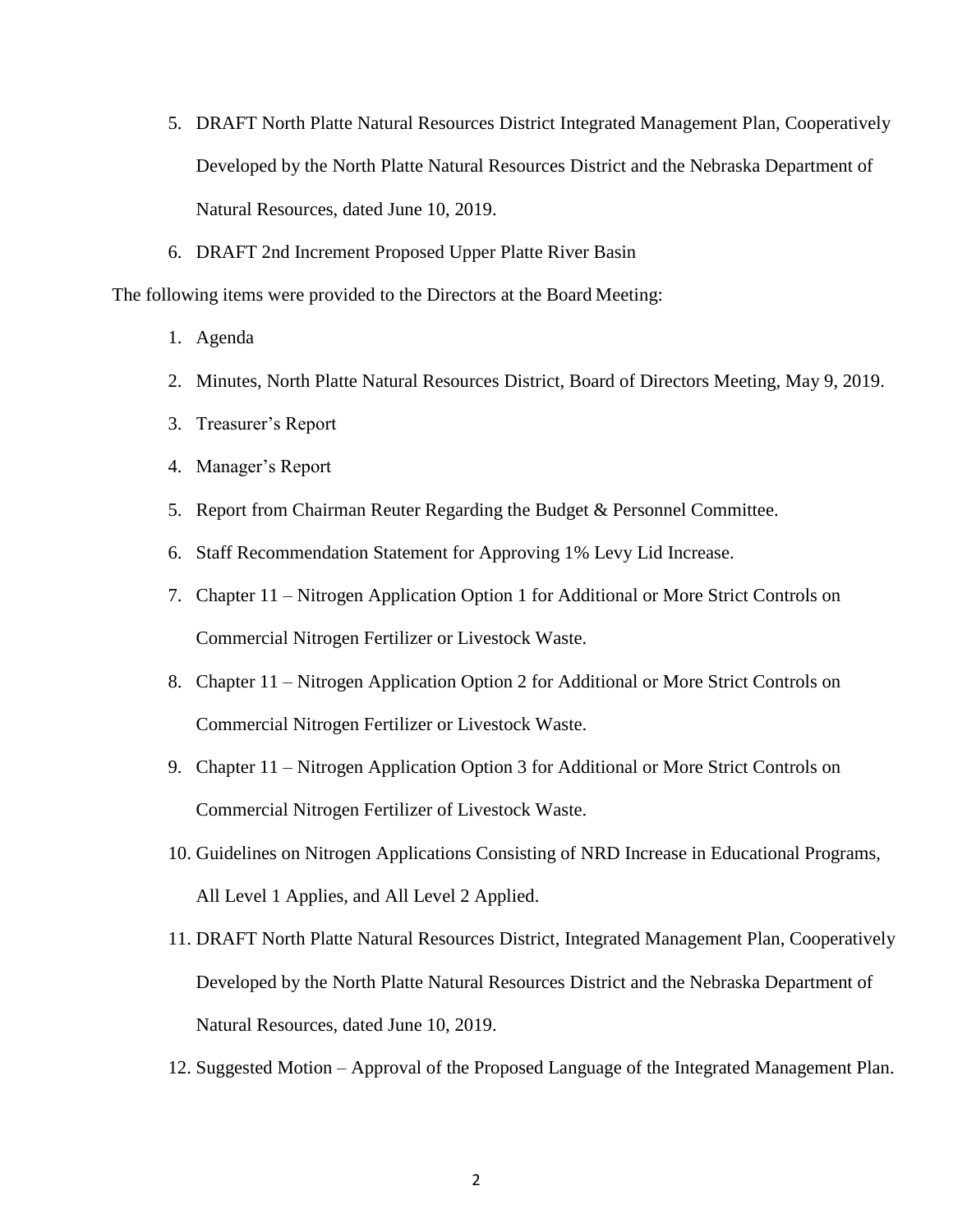- 13. Suggested Motion for the Integrated Management Plan Hearing Date.
- 14. Suggested Motion for Approval of the Proposed Language of the Basin Wide Plan for Joint Integrated Water Resources Management of Overappropriated Portions of the Platte River Basin.
- 15. Suggested Motion on Basin Wide Plan Hearing Date.
- 16. DRAFT, Rules & Regulations for the Enforcement of the Nebraska Ground Water Management & Protection Act and the Nebraska Chemigation Act.
- 17. Suggested Motion on Rules and Regulations Hearing Date.
- 18. Brown's Canyon Watershed Maintenance Agreement Between the County of Scotts Bluff, the North Platte Natural Resources District, the Gering-Fort Laramie Irrigation District, the Mitchell Irrigation District, the Gering Irrigation District, and the Nebraska Department of Roads, Regarding the Inspection, Operation and Maintenance of that Portion of the Brown's Canyon Drain.

#### **3. Approval of Minutes of Previous Meeting**

The Board reviewed the minutes of the May 9, 2019, regular Board meeting. Ryan Reuter noticed that Mark Westphal was not in the minutes in the attendance section. Moved by Reuter, seconded by Henkel, to approve the minutes of the May 9, 2019 regular Board meeting. Motion passed.

Ayes: Andreas, Henkel, Lapaseotes, Reuter, Westphal

Nay: None

Abstain: Eirich, Weinreis

Absent: Darnall, Deines

#### **4. Treasurer's Report and Accounts Payable**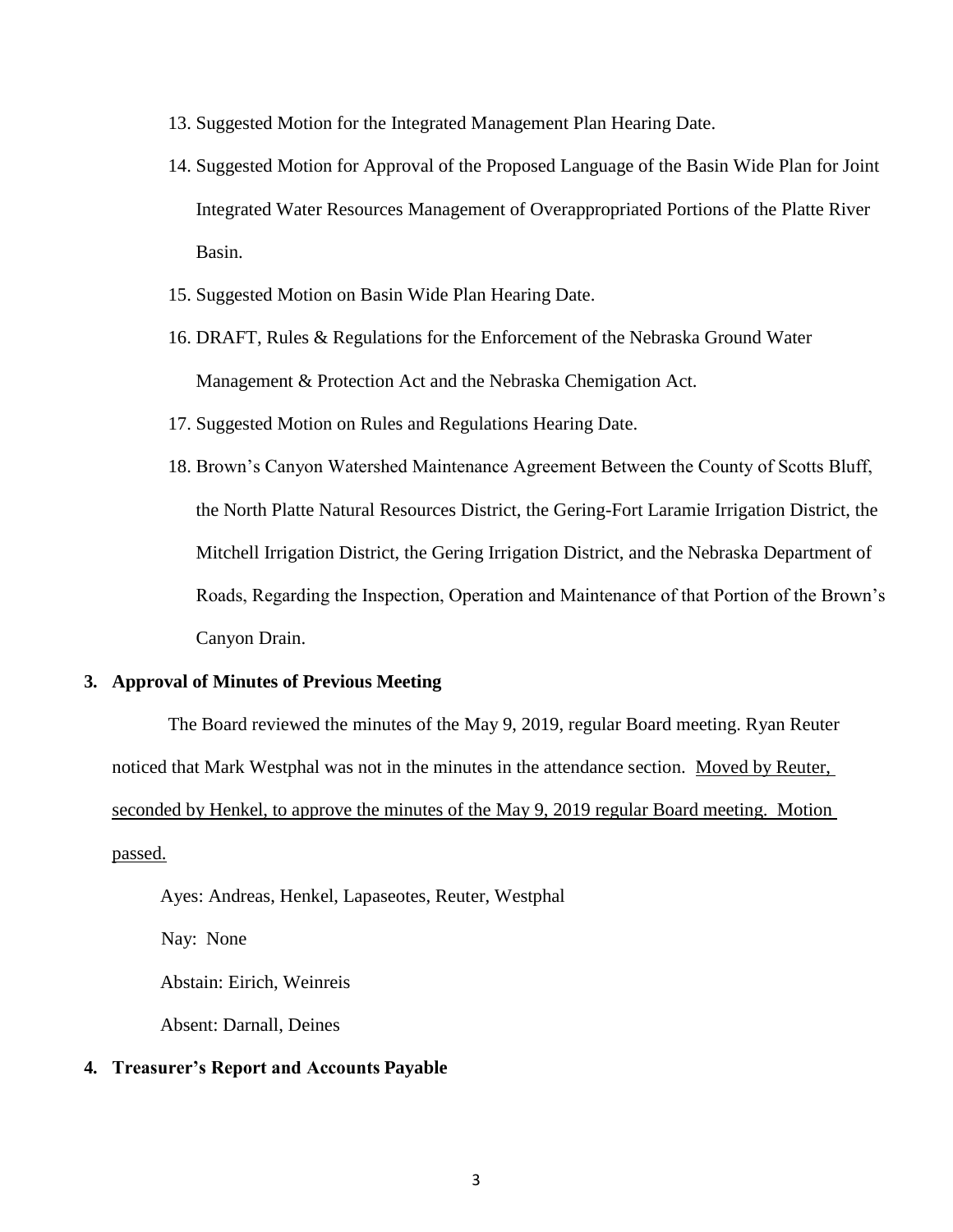Ryan Reuter reviewed the Treasurer's report with the Board. Moved by Eirich, seconded by Weinreis, to accept the Treasurer's report and pay the bills as listed. Motion passed.

Ayes: Andreas, Eirich, Henkel, Lapaseotes, Reuter, Weinreis, Westphal

Nay: None

Abstain: None

Absent: Darnall, Deines

#### **5. Comments from the Public**

Dave Fisher again requested the Board ask the Nebraska Department of Natural Resources to declare the District Fully Appropriated and again expressed his concern that the District is doing too much to fulfill its obligation under the Integrated Management Plan (IMP).

#### **6. Manager's Report**

John Berge provided the Manager's Report. He reported on the excess flow agreements that the District had with eleven irrigation districts were put on hold due to the Federal Department of Fish and Wildlife. They said the water is needed for flows further down the Platte River. He will keep the Board apprised of any changes. The rest of the report was submitted in writing to the Board.

#### **7. Database/Lead Presentation**

Kyle Ann Hopkins provided a list of her duties and responsibilities for her department. She provided a quick update on the new database that is being developed by Adaptive Resources, Inc and Hopkins.

Hopkins also provided a presentation on the Nebraska LEAD program. It is a two-year program that develops leaders in the agricultural industry. She explained what the program was and showed some pictures she took on their European trip.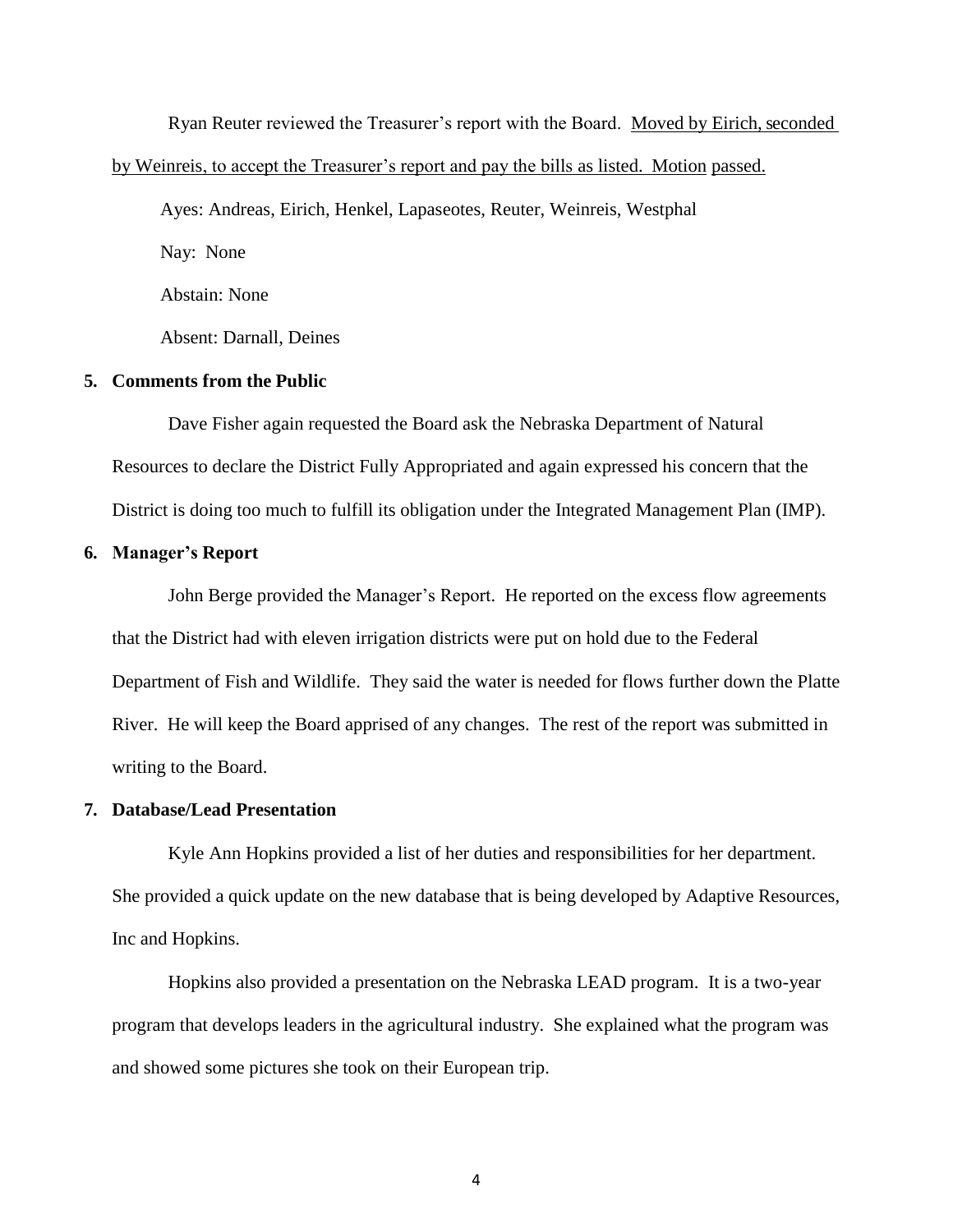#### **8. Report from Budget and Personnel Committee**

Ryan Reuter reported the Budget and Personnel Subcommittee met with staff earlier today to take the first look at the Budget that staff will be working on over the next several weeks before bringing it to the full board for consideration. As of right now, the operating expenses proposed are down about \$300,000, but staff anticipates closing this gap based in order to avoid cutting too sharply. Reuter reminded the Board that operating expenses are down by over 22 percent in three years, and management is concerned about cutting too much more deeply given our statutory responsibilities.

The Budget and Personnel Subcommittee will continue to work with staff to hone these proposed numbers to get them to an appropriate amount before they make recommendations to the full board in September after the District receives the valuations from the counties.

It is staff's interest to ensure that the District is exhibiting responsible spending, but not at the expense of services and obligations. The committee and staff intend to meet again at the end of June or the first week of July.

#### **a. Consideration of 1% Levy Increase for FY 2020**

This consideration item is voted upon and approved every year, and the staff recommends doing the same again this year. It is a one percent increase in the budget that is allowed by law above the levy lid limit of 4.5 percent. This action requires a three-fourths vote of the Board. Approval of this one percent does not mean the money has to be spent, but it can go into the unused restricted fund authority. Moved by Reuter, seconded by Henkel, to approve the 1 percent levy increase above the levy lid limit. Motion passed.

Ayes: Andreas, Eirich, Henkel, Lapaseotes, Reuter, Weinreis, Westphal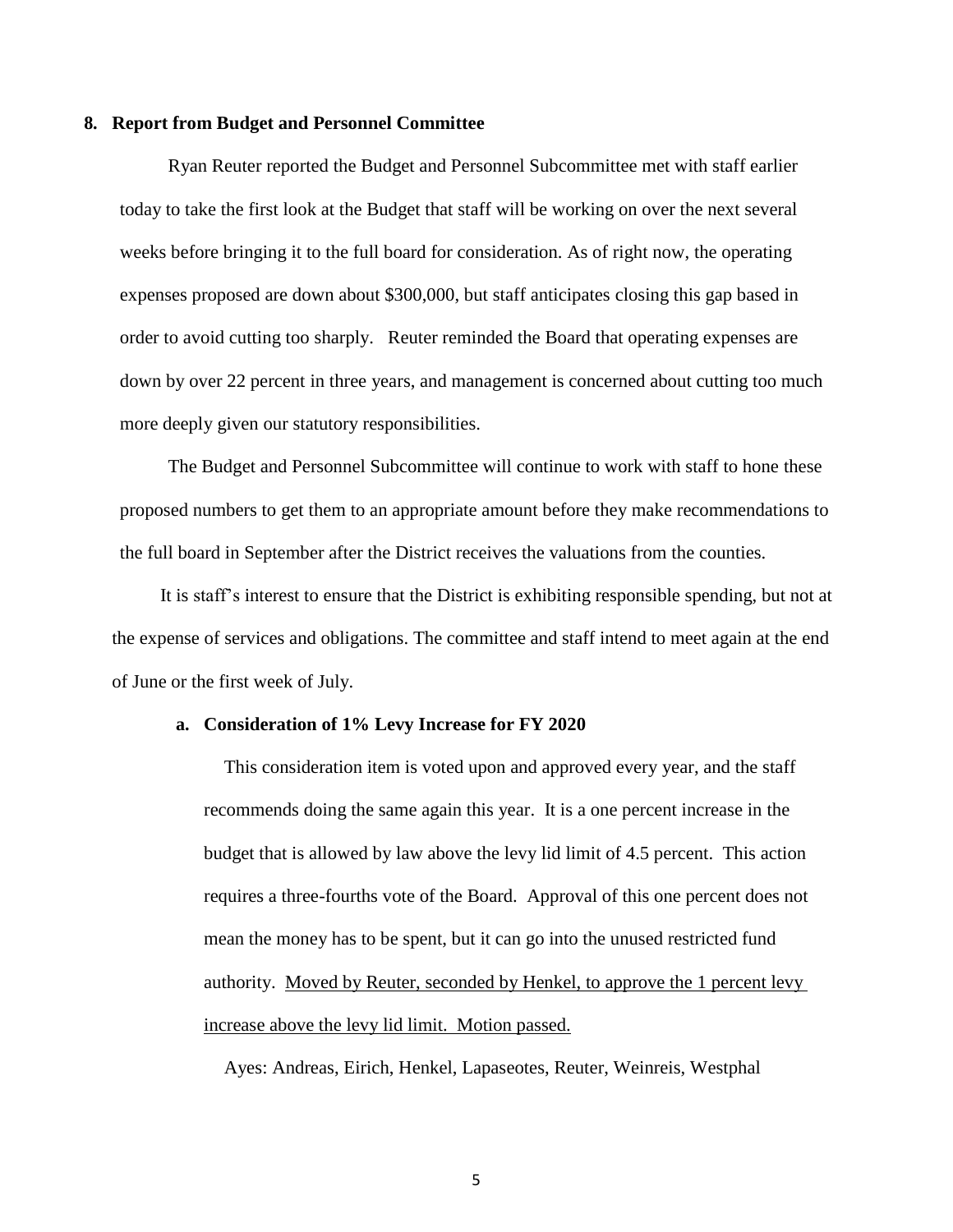Nay: None

Abstain: None

Absent: Darnall, Deines

## **9. Report from Joint Meeting of the Water Resources Committee/District Operations Committee**

Roger Eirich reported on the Water Resources/District Operations Joint Committees. The committee discussed Chapter 11 of the revised rules and regulations, which deals with Nitrogen Application, and the recommendations provided by the Nitrogen Advisory Group. The group had some changes to the rules the staff provided them, including lowering the trigger levels (parts per million) for each phase being the biggest change. They also provided edits to option one which would include: (1) Requiring a better understanding of the nutrients producers are applying through passive regulation; (2) requiring nutrient certification classes, possibly through UNL Extension; and (3) require testing on irrigation wells and soils for nitrogen. The committee also provided some minor changes to the proposed rules, and unanimously recommend adopting the revised rule and regulations as amended.

#### **a. Consideration of Staff Recommendation on Nitrogen Management**

The Board discussed the proposal for Chapter 11 of the Revised Rules and Regulation. Moved by Eirich, seconded by Lapaseotes, approve the amended option one from the Nitrogen Advisory Group for Chapter 11, Nitrogen Application, to the Revised Rules and Regulations proposal. Motion passed.

Ayes: Andreas, Eirich, Henkel, Lapaseotes, Reuter, Weinreis, Westphal Nay: None Abstain: None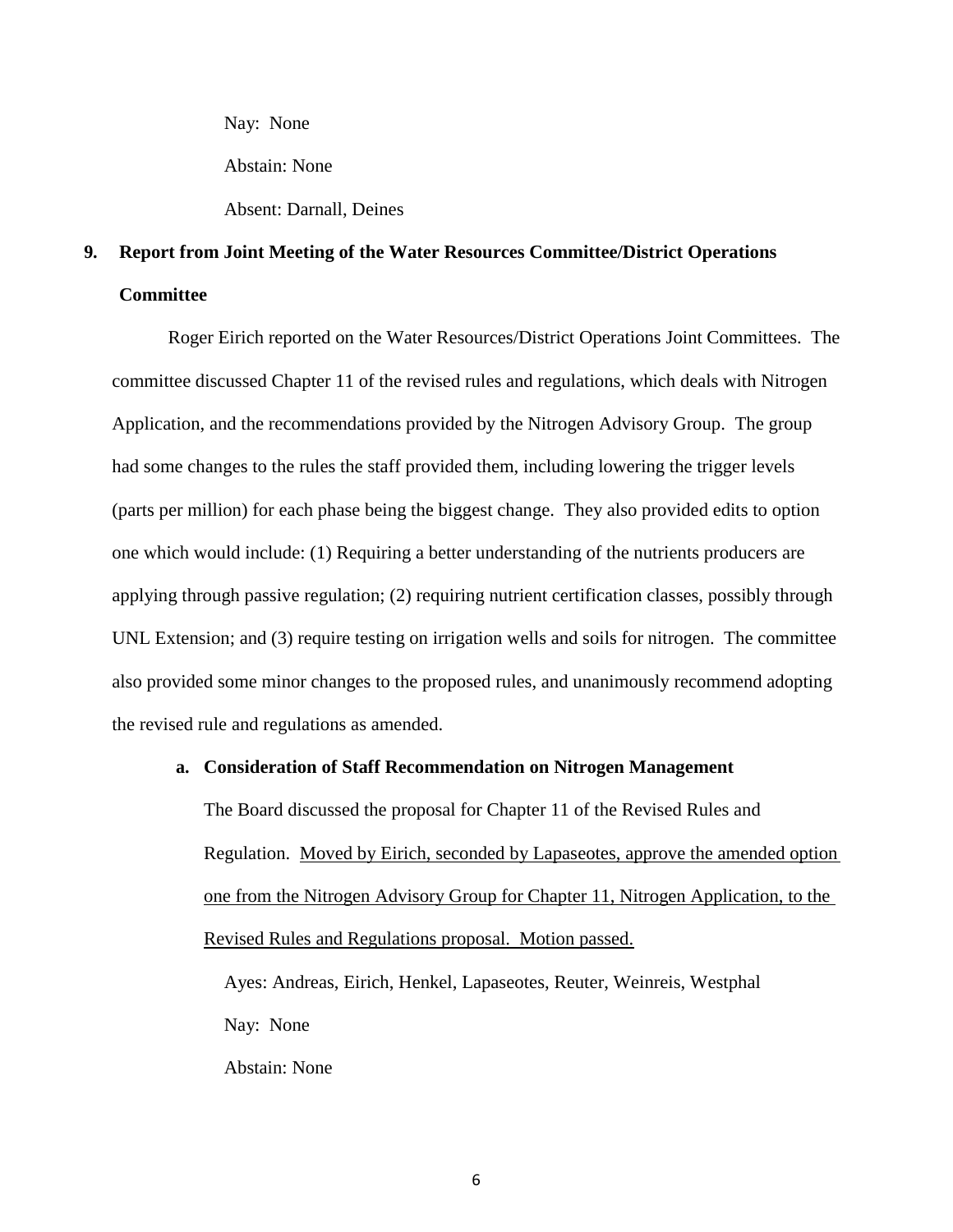Absent: Darnall, Deines

## **10. Consideration of the Proposed Language for the Second Increment Joint Integrated Management Plan (IMP) for the District**

Now that the language for the Seconded Increment Joint Integrated Management Plan has been recommend by the IMP working group, the proposed language needs to be approved by the board before it can be moved to a public hearing. Moved by Eirich, seconded by Henkel to approve the proposed language of the Second Increment Joint Integrated Management Plan Cooperatively Developed by the North Platte Natural Resources District and Nebraska Department of Natural Resources. Motion passed.

Ayes: Andreas, Eirich, Henkel, Lapaseotes, Reuter, Weinreis, Westphal

Nay: None

Abstain: None

Absent: Darnall, Deines

## **11. Consideration of Consideration of Setting Hearing Date for the Second Increment Joint Integrated Management Plan (IMP) for the District**

Now that proposed language has been approved by the board, a hearing date needs to be set. Staff recommends July 18, 2019 and an informational session before the hearings. Moved by Reuter, seconded by Eirich, to set the hearing date for the recently approved language of the Second Increment Joint Integrated Management Plan Cooperatively Developed by the North Platte Natural Resources District and Nebraska Department of Natural Resources for July 18, 2019 at 10 a.m. MDT at the District Office at 100547 Airport Road, Scottsbluff, Nebraska and there be an informational session held at 9:30 a.m. MDT at the same location. Motion passed.

Ayes: Andreas, Eirich, Henkel, Lapaseotes, Reuter, Weinreis, Westphal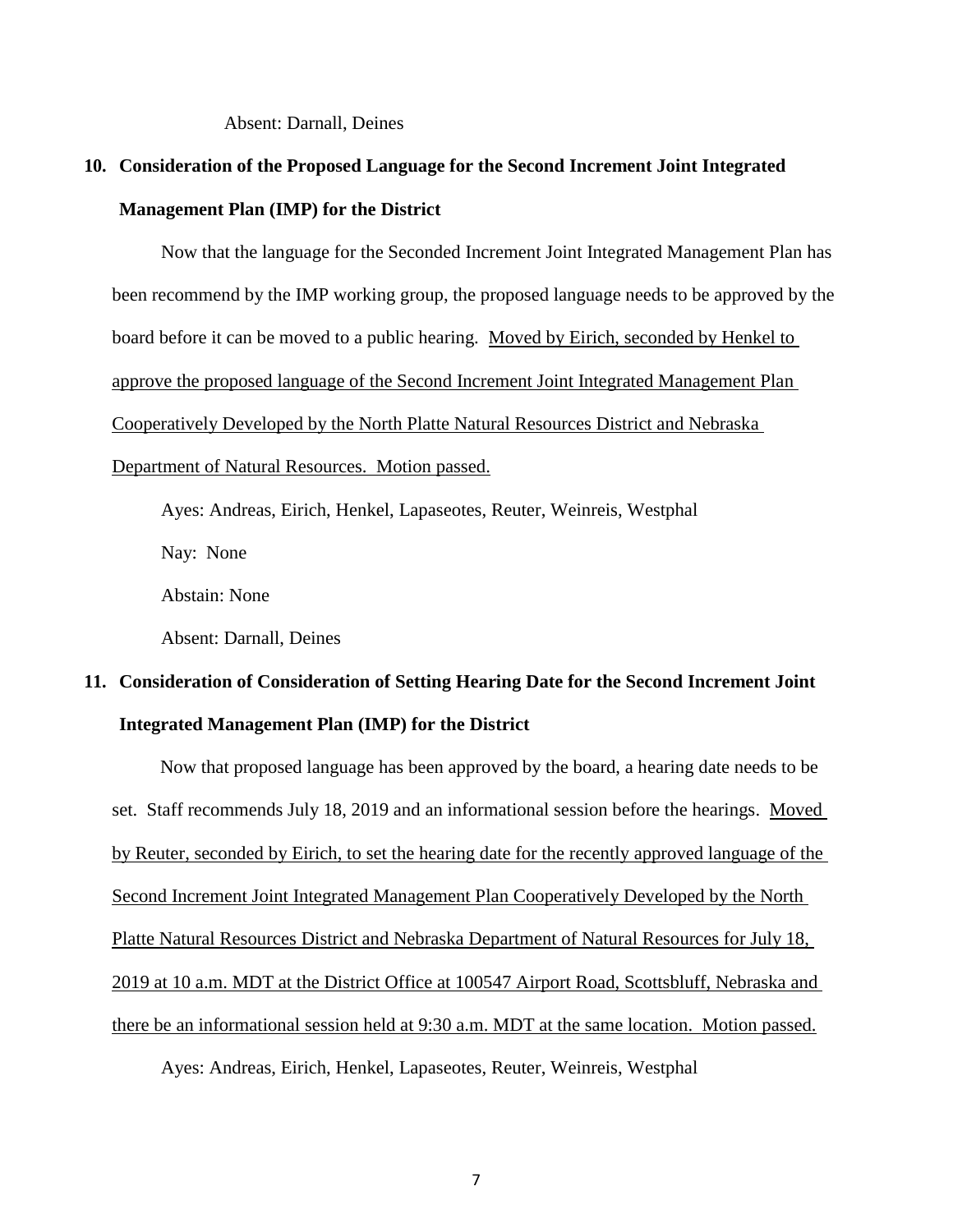Nay: None

Abstain: None

Absent: Darnall, Deines

# **12. Consideration of Proposed Language of the Second Increment Basin-Wide Plan for Joint Integrated Water Resources Management of Overappropriated Portions of the Platte River Basin, Nebraska**

# The Board needs to approve the Basin-wide Proposed Language of the Second Increment Basin-Wide Plan for Joint Integrated Water Resources Management of Overappropriated Portions of the Platte River Basin. Moved by Weinreis, seconded by Henkel, to approve the proposed language of the Second Increment Basin Wide Plan for Joint Integrated Water Resources Management of Overappropriated Portions of the Platte River Basin, Nebraska by the North Platte, South Platte, Central Platte, Twin Platte and Tri-Basin Natural Resources Districts and the Nebraska Department of Natural Resources. Motion passed. Ayes: Andreas, Eirich, Henkel, Lapaseotes, Reuter, Weinreis, Westphal Nay: None Abstain: None

Absent: Darnall, Deines

# **13. Consideration of Setting Hearing Date for the Second Increment Basin-Wide Plan for Joint Integrated Water Resources Management of Overappropriated Portions of the Platte River Basin, Nebraska**

Now that the proposed language of the basin-wide plan has been approved, a public hearing date needs to be set. Staff recommends July 18, 2019. Moved by Henkel, seconded by Lapaseotes, to to set the hearing date for the recently recommended Second Increment Basin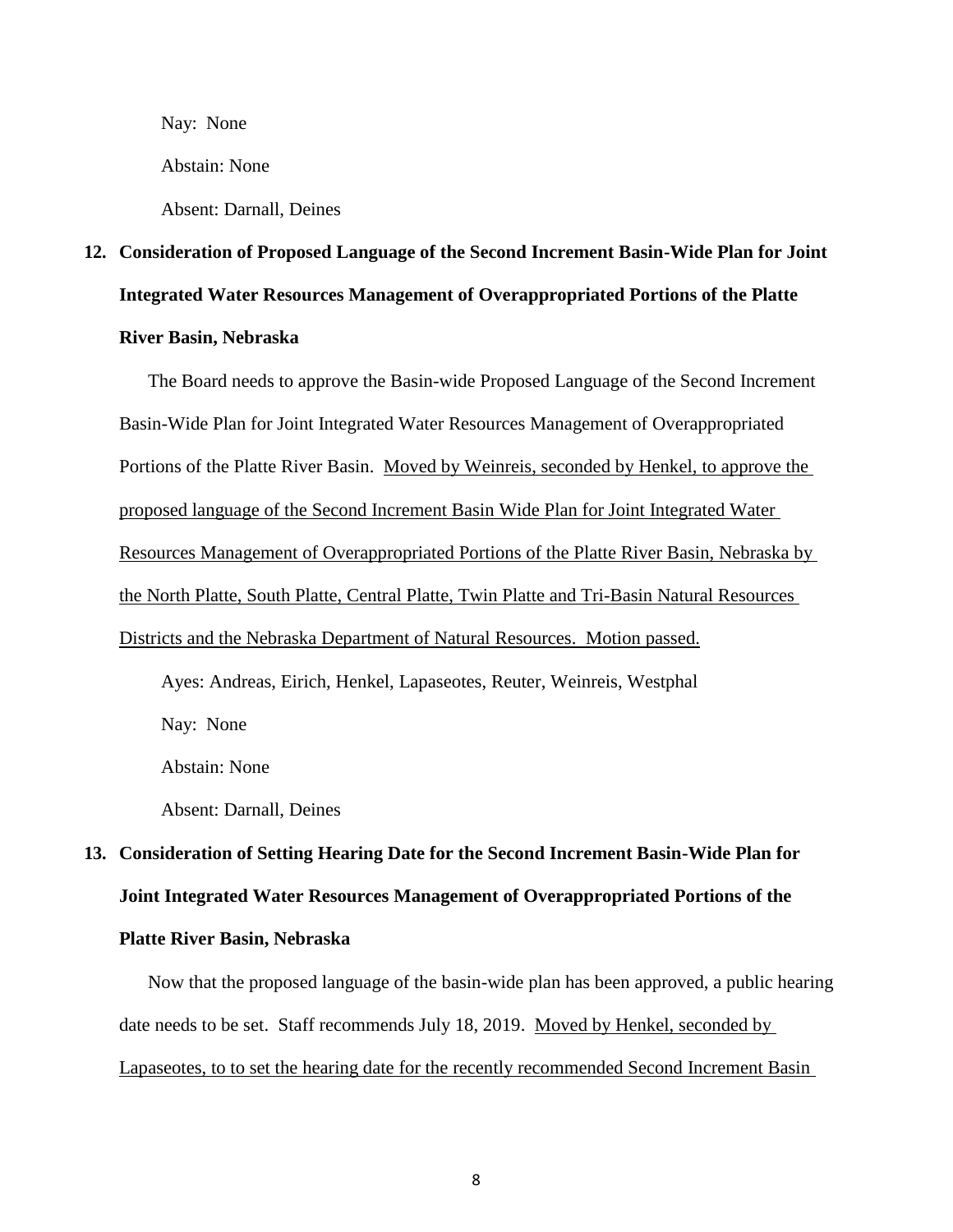Wide Plan for Joint Integrated Water Resources Management of Overappropriated Portions of the Platte River Basin, Nebraska by the North Platte, South Platte, Central Platte, Twin Platte and Tri-Basin Natural Resources Districts and the Nebraska Department of Natural Resources for July 18, 2019 at 10:30 a.m. MDT at the District Office at 100547 Airport Road, Scottsbluff, Nebraska and there be an informational session held at 9:30 a.m. MDT at the same location. Motion passed.

Ayes: Andreas, Eirich, Henkel, Lapaseotes, Reuter, Weinreis, Westphal Nay: None Abstain: None Absent: Darnall, Deines

### **14. Consideration of Setting Hearing Date for Changes to the Rules and Regulations of the North Platte NRD**

A public hearing date needs to be set to formally adopt the changes to the Rules and Regulations, including Chapter 11, Nitrogen Application language that was just approved. Staff recommends July 18, 2019. Moved by Eirich, seconded by Reuter, to set the hearing date for the North Platte Natural Resources District Rules and Regulations as amended on July 18, 2019 at 11:00 a.m. MDT at the District Office at 100547 Airport Road, Scottsbluff, Nebraska. Motion passed.

Ayes: Andreas, Eirich, Henkel, Lapaseotes, Reuter, Weinreis, Westphal

Nay: None

Abstain: None

Absent: Darnall, Deines

#### **15. Consideration of the Browns Canyon Watershed Maintenance Agreement**